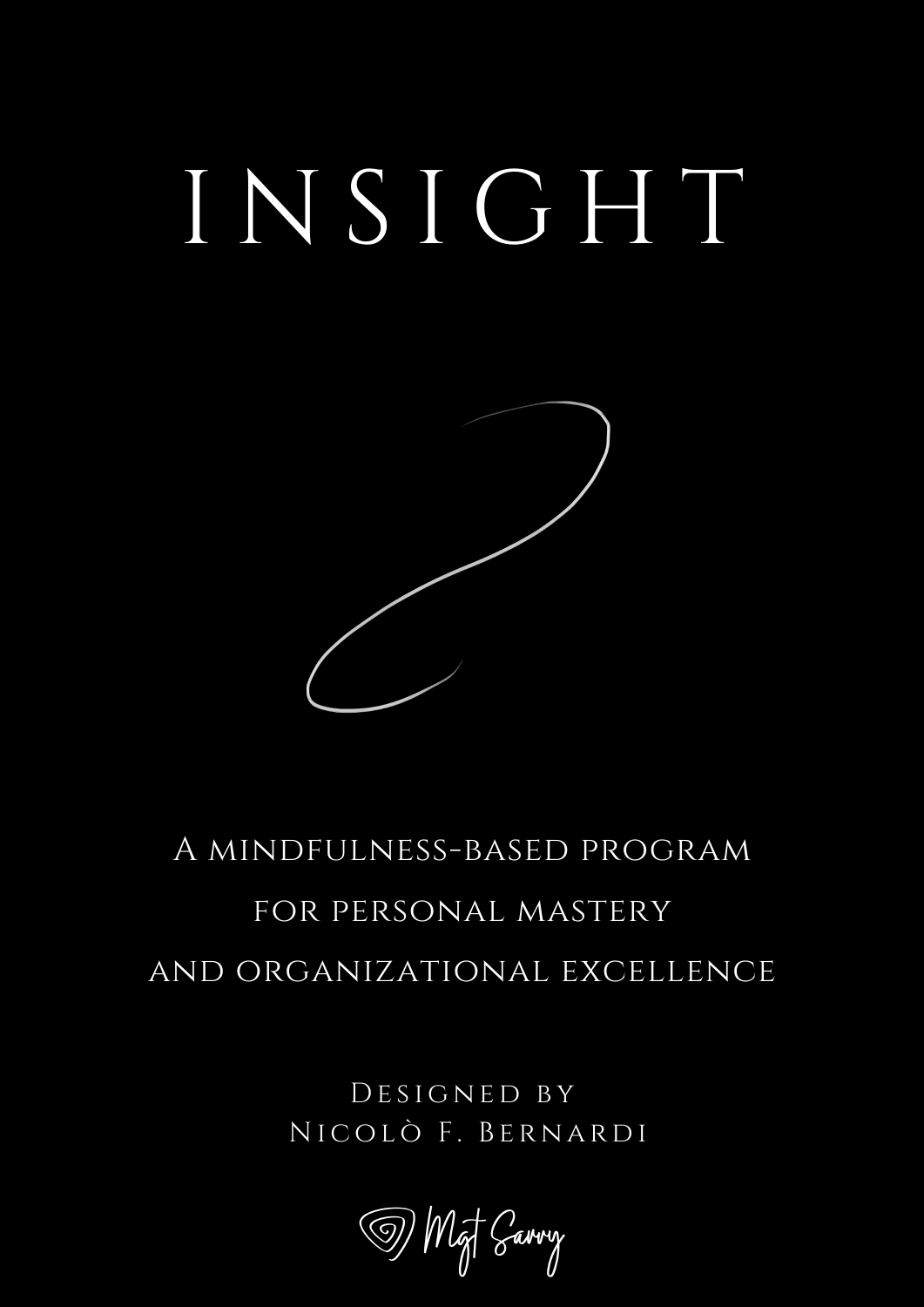## WELCOME

With sincere excitement I welcome you to this journey of self awareness and self mastery. By applying these practices on a daily basis, you are going to literally rewire your brain to become more focused, more agile and more compassionate.

I wish you the best for the learning ahead!



- 3: Practice journal
- 4: Tracking your progress
- 5: Setting your intention
- 6: Session 1 Understanding attention 2.5 hrs, in person
- 9: Session 2 55 min, in person
- 10: Session 3 Mastering your mind 2 hrs, in person
- 13: Session 4 55 min, online
- 14: Session 5 55 min, online
- 15: Session 6: Debunking stress 2 hrs, in person
- 18: Session 7 55 min, online
- 19: Session 8 55 min, online
- 20: Session 9: Expanding awareness 2 hrs, in person
- $23<sup>°</sup>$  Session 10  $-55$  min, online
- 
- 24: Session 11 55 min, online
- 25: Session 12: Beyond the four survival strategies 2 hrs, in person
- 28: Looking back at your work
- 29: Personal notes
- 30: About Nicolò F. Bernardi
- 31: Poem: Autobiography in five short chapters
- 32: Useful resources

This journal belongs to \_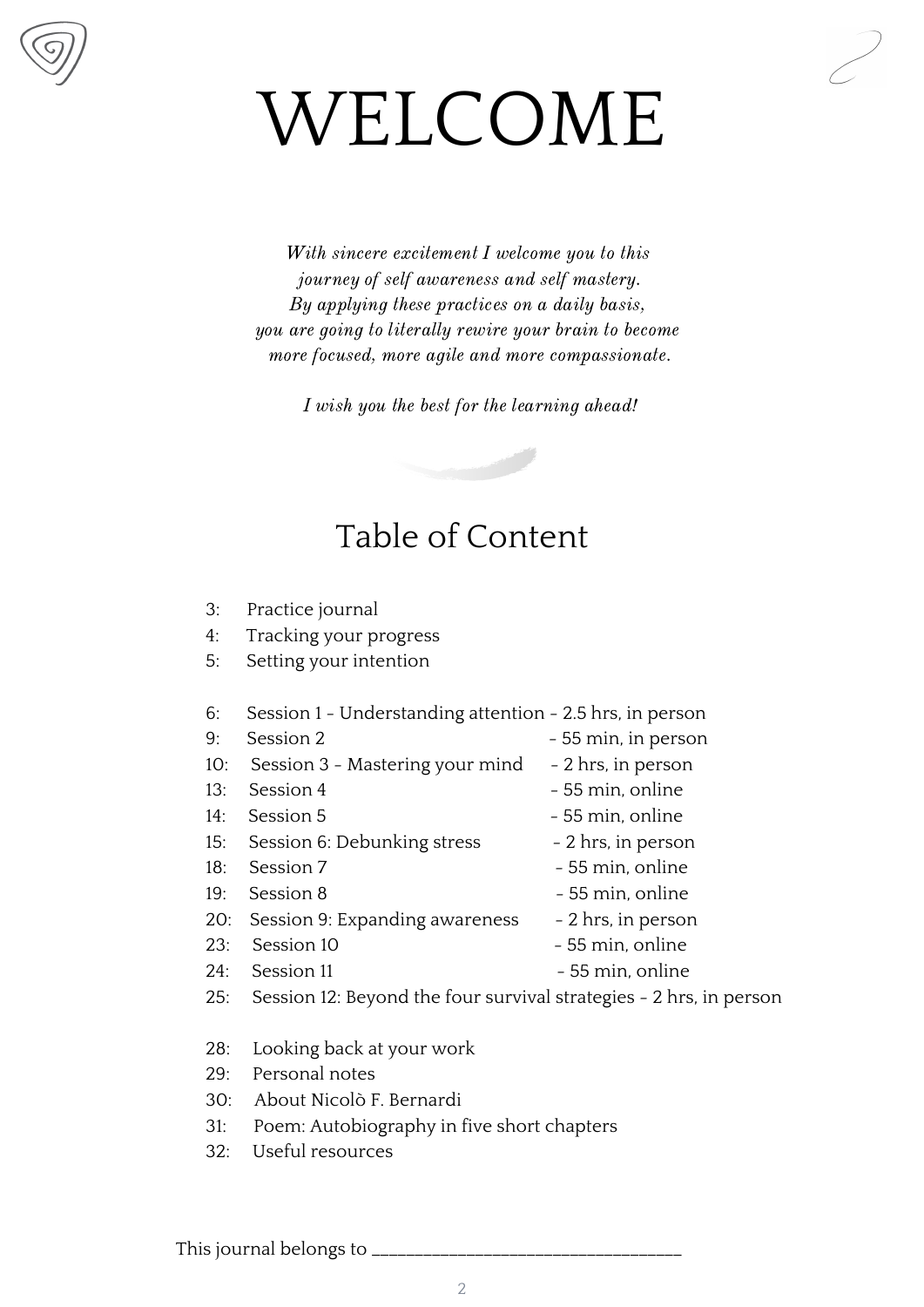## Practice journal



- Practice 1 =
- Practice 2 =
- Practice 3 =
- Practice 4 =
- Practice 5 =

| 1<br>$\mathbf{2}$<br>3<br>3<br>4<br>5<br>5<br>F<br>S<br>S<br>T<br>F<br>S<br>S<br>Τ<br>W<br>T<br>T<br>M<br>M<br>W<br>1<br>$\mathbf{2}$<br>3<br>3<br>4<br>5<br>5<br>S<br>S<br>S<br>T<br>F<br>S<br>M<br>Τ<br>W<br>т<br>F<br>М<br>Τ<br>W<br>1<br>$\mathbf{2}$<br>2<br>3<br>3<br>4<br>4<br>5<br>5<br>F<br>S<br>T<br>S<br>S<br>T<br>T<br>S<br>T<br>F<br>M<br>W<br>M<br>W<br>1<br>1<br>$\overline{\mathbf{2}}$<br>$\mathbf{2}$<br>3<br>3<br>4<br>4<br>5<br>5<br>S<br>F<br>S<br>$\mathsf T$<br>F<br>S<br>S<br>T<br>T<br>T<br>M<br>W<br>M<br>W<br>1<br>1<br>$\mathbf{2}$<br>$\mathbf{2}$<br>3<br>3<br>4<br>4<br>5<br>5<br>T<br>F<br>F<br>S<br>S<br>M<br>W<br>T<br>S<br>S<br>M<br>$\mathsf T$<br>W<br>T<br>$\mathbf{1}$<br>1<br>$\overline{\mathbf{2}}$<br>$\mathbf{2}$<br>3<br>3<br>4<br>4<br>5<br>5<br>$\,3$ |                         | M | T | W | т | F | S | S |
|------------------------------------------------------------------------------------------------------------------------------------------------------------------------------------------------------------------------------------------------------------------------------------------------------------------------------------------------------------------------------------------------------------------------------------------------------------------------------------------------------------------------------------------------------------------------------------------------------------------------------------------------------------------------------------------------------------------------------------------------------------------------------------------------------|-------------------------|---|---|---|---|---|---|---|
|                                                                                                                                                                                                                                                                                                                                                                                                                                                                                                                                                                                                                                                                                                                                                                                                      | 1                       |   |   |   |   |   |   |   |
|                                                                                                                                                                                                                                                                                                                                                                                                                                                                                                                                                                                                                                                                                                                                                                                                      | $\overline{2}$          |   |   |   |   |   |   |   |
|                                                                                                                                                                                                                                                                                                                                                                                                                                                                                                                                                                                                                                                                                                                                                                                                      |                         |   |   |   |   |   |   |   |
|                                                                                                                                                                                                                                                                                                                                                                                                                                                                                                                                                                                                                                                                                                                                                                                                      | 4                       |   |   |   |   |   |   |   |
|                                                                                                                                                                                                                                                                                                                                                                                                                                                                                                                                                                                                                                                                                                                                                                                                      |                         |   |   |   |   |   |   |   |
|                                                                                                                                                                                                                                                                                                                                                                                                                                                                                                                                                                                                                                                                                                                                                                                                      |                         |   |   |   |   |   |   |   |
|                                                                                                                                                                                                                                                                                                                                                                                                                                                                                                                                                                                                                                                                                                                                                                                                      |                         |   |   |   |   |   |   |   |
|                                                                                                                                                                                                                                                                                                                                                                                                                                                                                                                                                                                                                                                                                                                                                                                                      | $\mathbf{1}$            |   |   |   |   |   |   |   |
|                                                                                                                                                                                                                                                                                                                                                                                                                                                                                                                                                                                                                                                                                                                                                                                                      | $\overline{\mathbf{2}}$ |   |   |   |   |   |   |   |
|                                                                                                                                                                                                                                                                                                                                                                                                                                                                                                                                                                                                                                                                                                                                                                                                      |                         |   |   |   |   |   |   |   |
|                                                                                                                                                                                                                                                                                                                                                                                                                                                                                                                                                                                                                                                                                                                                                                                                      | 4                       |   |   |   |   |   |   |   |
|                                                                                                                                                                                                                                                                                                                                                                                                                                                                                                                                                                                                                                                                                                                                                                                                      |                         |   |   |   |   |   |   |   |
|                                                                                                                                                                                                                                                                                                                                                                                                                                                                                                                                                                                                                                                                                                                                                                                                      |                         |   |   |   |   |   |   |   |
|                                                                                                                                                                                                                                                                                                                                                                                                                                                                                                                                                                                                                                                                                                                                                                                                      |                         |   |   |   |   |   |   |   |
|                                                                                                                                                                                                                                                                                                                                                                                                                                                                                                                                                                                                                                                                                                                                                                                                      | 1                       |   |   |   |   |   |   |   |
|                                                                                                                                                                                                                                                                                                                                                                                                                                                                                                                                                                                                                                                                                                                                                                                                      |                         |   |   |   |   |   |   |   |
|                                                                                                                                                                                                                                                                                                                                                                                                                                                                                                                                                                                                                                                                                                                                                                                                      |                         |   |   |   |   |   |   |   |
|                                                                                                                                                                                                                                                                                                                                                                                                                                                                                                                                                                                                                                                                                                                                                                                                      |                         |   |   |   |   |   |   |   |
|                                                                                                                                                                                                                                                                                                                                                                                                                                                                                                                                                                                                                                                                                                                                                                                                      |                         |   |   |   |   |   |   |   |
|                                                                                                                                                                                                                                                                                                                                                                                                                                                                                                                                                                                                                                                                                                                                                                                                      |                         |   |   |   |   |   |   |   |
|                                                                                                                                                                                                                                                                                                                                                                                                                                                                                                                                                                                                                                                                                                                                                                                                      |                         |   |   |   |   |   |   |   |
|                                                                                                                                                                                                                                                                                                                                                                                                                                                                                                                                                                                                                                                                                                                                                                                                      |                         |   |   |   |   |   |   |   |
|                                                                                                                                                                                                                                                                                                                                                                                                                                                                                                                                                                                                                                                                                                                                                                                                      |                         |   |   |   |   |   |   |   |
|                                                                                                                                                                                                                                                                                                                                                                                                                                                                                                                                                                                                                                                                                                                                                                                                      |                         |   |   |   |   |   |   |   |
|                                                                                                                                                                                                                                                                                                                                                                                                                                                                                                                                                                                                                                                                                                                                                                                                      |                         |   |   |   |   |   |   |   |
|                                                                                                                                                                                                                                                                                                                                                                                                                                                                                                                                                                                                                                                                                                                                                                                                      |                         |   |   |   |   |   |   |   |
|                                                                                                                                                                                                                                                                                                                                                                                                                                                                                                                                                                                                                                                                                                                                                                                                      |                         |   |   |   |   |   |   |   |
|                                                                                                                                                                                                                                                                                                                                                                                                                                                                                                                                                                                                                                                                                                                                                                                                      |                         |   |   |   |   |   |   |   |
|                                                                                                                                                                                                                                                                                                                                                                                                                                                                                                                                                                                                                                                                                                                                                                                                      |                         |   |   |   |   |   |   |   |
|                                                                                                                                                                                                                                                                                                                                                                                                                                                                                                                                                                                                                                                                                                                                                                                                      |                         |   |   |   |   |   |   |   |
|                                                                                                                                                                                                                                                                                                                                                                                                                                                                                                                                                                                                                                                                                                                                                                                                      |                         |   |   |   |   |   |   |   |
|                                                                                                                                                                                                                                                                                                                                                                                                                                                                                                                                                                                                                                                                                                                                                                                                      |                         |   |   |   |   |   |   |   |
|                                                                                                                                                                                                                                                                                                                                                                                                                                                                                                                                                                                                                                                                                                                                                                                                      |                         |   |   |   |   |   |   |   |
|                                                                                                                                                                                                                                                                                                                                                                                                                                                                                                                                                                                                                                                                                                                                                                                                      |                         |   |   |   |   |   |   |   |
|                                                                                                                                                                                                                                                                                                                                                                                                                                                                                                                                                                                                                                                                                                                                                                                                      |                         |   |   |   |   |   |   |   |
|                                                                                                                                                                                                                                                                                                                                                                                                                                                                                                                                                                                                                                                                                                                                                                                                      |                         |   |   |   |   |   |   |   |
|                                                                                                                                                                                                                                                                                                                                                                                                                                                                                                                                                                                                                                                                                                                                                                                                      |                         |   |   |   |   |   |   |   |
|                                                                                                                                                                                                                                                                                                                                                                                                                                                                                                                                                                                                                                                                                                                                                                                                      |                         |   |   |   |   |   |   |   |
|                                                                                                                                                                                                                                                                                                                                                                                                                                                                                                                                                                                                                                                                                                                                                                                                      |                         |   |   |   |   |   |   |   |
|                                                                                                                                                                                                                                                                                                                                                                                                                                                                                                                                                                                                                                                                                                                                                                                                      |                         |   |   |   |   |   |   |   |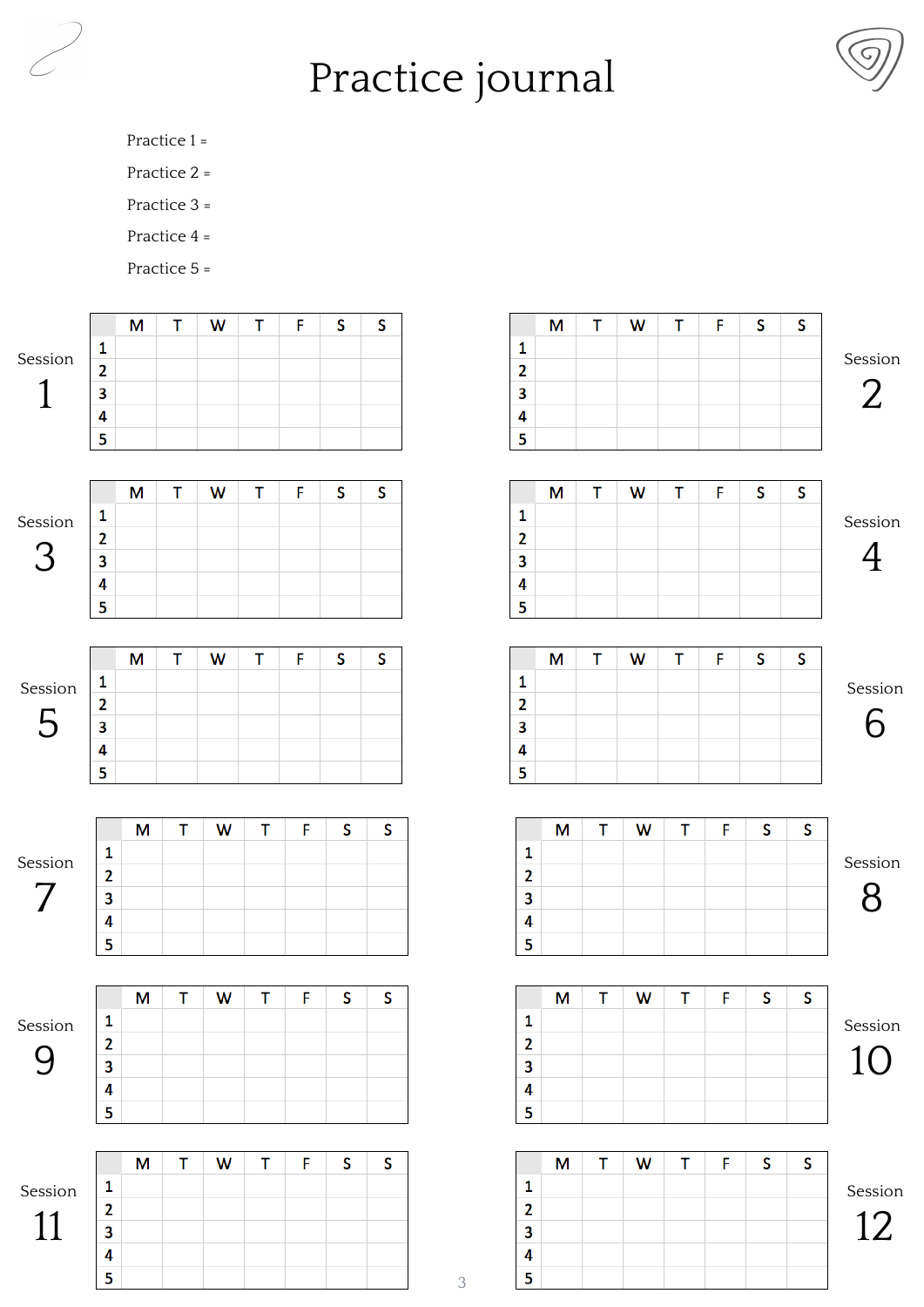

#### TRACKING YOUR PROGRESS

|                                        | Not at all                | All the time |
|----------------------------------------|---------------------------|--------------|
| My work interferes                     | Week 1                    |              |
| with my time for<br>myself, my family  | Week 6                    |              |
| and friends                            | Week 12                   |              |
|                                        | Week 1                    |              |
| I feel overwhelmed<br>with my workload | Week 6                    |              |
|                                        | Week 12                   |              |
| I feel stressed                        | Week 1                    |              |
| at work                                | Week 6                    |              |
|                                        | Week 12                   |              |
| I experience a                         | Week 1                    |              |
| feeling of being in<br>control at work | Week 6                    |              |
|                                        | Week 12                   |              |
|                                        | Week 1                    |              |
| I am distracted at<br>work             | Week 6                    |              |
|                                        | Week 12                   |              |
| I experience                           | Week 1                    |              |
| physical pain and<br>aches at work     | Week 6                    |              |
|                                        | Week 12                   |              |
|                                        | Week 1                    |              |
| I am able to stay<br>focused at work   | Week 6                    |              |
|                                        | Week 12<br>$\overline{4}$ |              |